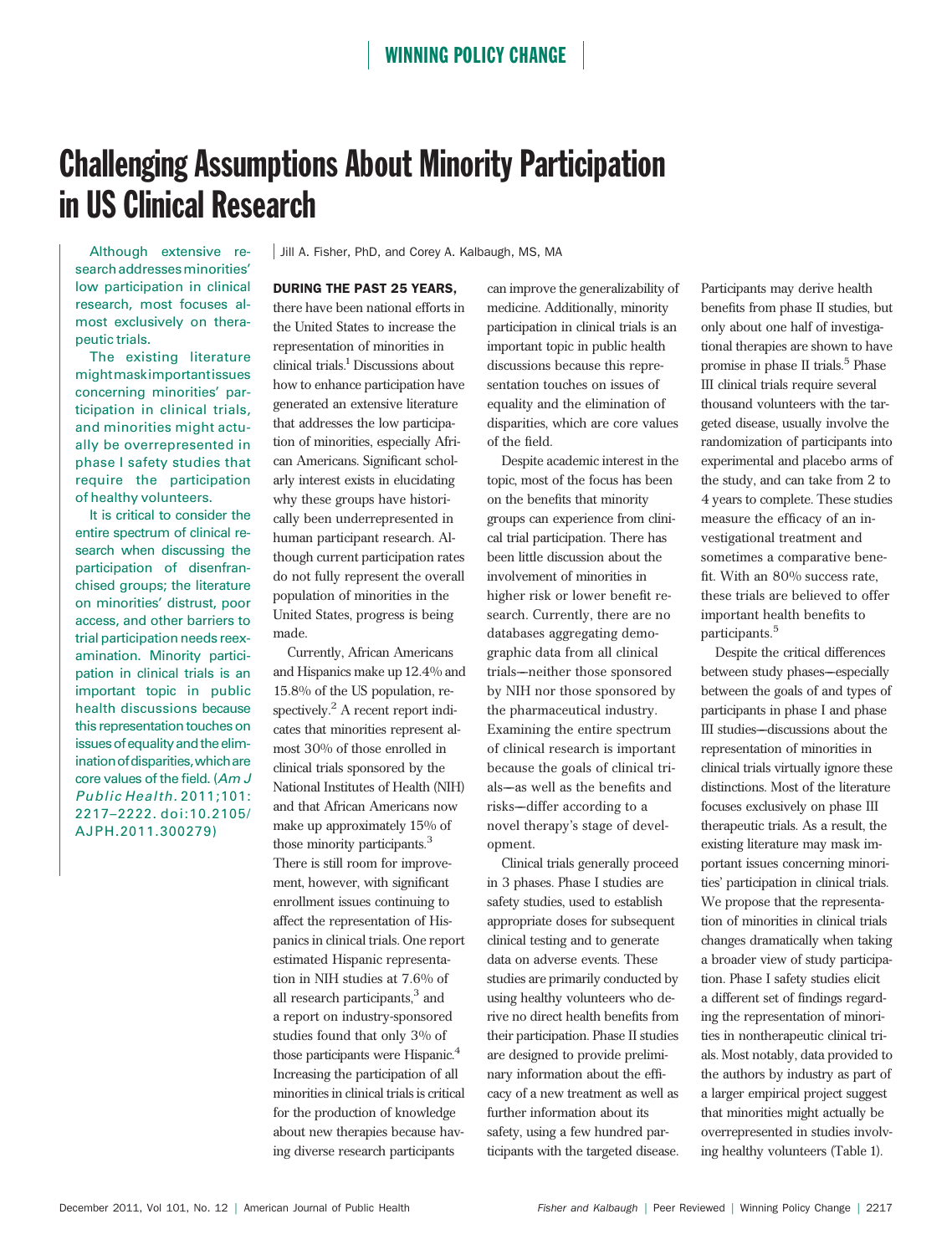Because there is currently no comprehensive source of data about industry clinical trials or early phase trials at NIH, we used the phase I participation data provided by representative sources in industry to question the assumptions commonly held about minorities' participation in clinical trials. The literature on distrust, poor access, and other barriers to participation needs to be reexamined. We argue that it is critical to consider the entire spectrum of clinical research when discussing the participation of disenfranchised groups.

## **BACKGROUND**

Significant human participant abuses in medical research have been cited as reasons for low minority participation in contemporary clinical trials. The Tuskegee Syphilis Study, for example, has become infamous as a grievous example of American medical research gone awry. The Tuskegee Syphilis Study was undertaken in 1932 to study the effects of

untreated syphilis in 399 African American men from rural Alabama, and the study continued until 1972 although effective treatment of syphilis became available in the  $1940s$ .<sup>6</sup> This unethical experiment has drawn the ire of the research community since it was halted, but there is no consensus about the lasting effect the Tuskegee Syphilis Study has had on the general population, particularly in reference to clinical trial participation. Critics often cite this particular study as the primary reason that African Americans are underrepresented in clinical trials even today; yet, evidence from empirical studies investigating this point is mixed.7,8

The Tuskegee Syphilis Study and other examples of unethical clinical research prompted new federal regulations, including the creation of institutional review boards, which are intended to govern the ethical conduct of research.<sup>9</sup> Underpinning US regulations is the Belmont Report (1979), written by the National

Commission for the Protection of Human Subjects of Biomedical and Behavioral Research in an effort to highlight the principles needed to guide the ethical conduct of human participant research and to protect against tragedies like the Tuskegee Syphilis Study. One of the ethical principles outlined in the Belmont Report is that of justice, which is concerned with the fair distribution of the benefits and burdens of medical research.

Yet, even with the federal protections of research participants implemented in the years after publication of the Belmont Report in 1979, minority participation in clinical research has remained low. These low enrollment numbers prompted new legislative initiatives, such as the NIH Revitalization Act of 1993, which has a section titled ''Inclusion of Women and Minorities'' specifically designed to ensure that women and people of color are given appropriate opportunities to participate in clinical trials research.<sup>1</sup>

## LITERATURE ON BARRIERS TO CLINICAL TRIAL PARTICIPATION

In response to the changes in the NIH guidelines, research has emerged debating the merits of minority representation in clinical trials and the barriers to the participation of these groups.<sup>7,8,10-22</sup> Common barriers include distrust, provider perceptions, and access to care.

#### **Distrust**

A substantial group of scholars has proposed that minorities, particularly African Americans, are distrustful of medical research because of a history of exploitation.10,12,18 Corbie-Smith et al. interviewed African Americans to delineate their feelings about clinical trials participation.<sup>10</sup> They found that interviewees were afraid that physicians would not be honest with them about the risks associated with a study, and many were afraid of being a guinea pig. In a 2002 follow-up study, Corbie-Smith et al. found that African Americans were more likely than were Whites to believe that physicians would not fully explain the details of research participation.<sup>7</sup> The study also identified African Americans' stronger fears that their physicians would allow them to participate in a study even if serious harm was anticipated, and 1 out of 4 African Americans expressed a high level of distrust in physicians.<sup>7</sup> In a more recent study investigating minority participation in clinical research, Paskett et al. concluded that minority populations commonly cite mistrust of medical research to explain their lack of interest in clinical trials participation.17 Likewise, Freedman interviewed African

#### TABLE 1—Demographics of Phase I Participants at 1 Northeastern and 1 Southwestern US Facility: Minority Participation in Clinical Research, June 2010

| Demographic Factor           | <b>Phase I Facilities</b> |               |               |
|------------------------------|---------------------------|---------------|---------------|
|                              | Northeast                 | Southwest     | Total         |
| Total participants           | 13612                     | 16747         | 30 359        |
| Gender, no. (%)              |                           |               |               |
| Men                          | 9241 (67.9)               | 9306 (55.6)   | 18 547 (61.1) |
| Women                        | 4371 (32.1)               | 7441 (44.4)   | 11 812 (38.9) |
| White, non-Hispanic, no. (%) | 4735 (34.8)               | 6230 (37.2)   | 10 965 (36.1) |
| All non-White, no. (%)       | 8877 (65.2)               | 10 517 (62.8) | 19 394 (63.9) |
| African American             | 5755 (42.3)               | 1027(6.1)     | 6782 (22.3)   |
| Asian                        | 423(3.1)                  | 99(0.6)       | 522(1.7)      |
| Hispanic                     | 1970 (14.5)               | 9196 (54.9)   | 11 166 (36.8) |
| Other                        | 729 (5.4)                 | 195(1.2)      | 924(3.0)      |

Note. The data are from 2 companies' ''active'' participant databases as queried in June 2010. The companies' identities are confidential as part of their participation in a broader, ongoing empirical project. We selected them on the basis of their large participant databases and the high volume of studies they conduct for industry, which makes them representative of phase I trials conducted in the United States. Facilities with smaller databases of participants report similar demographic data.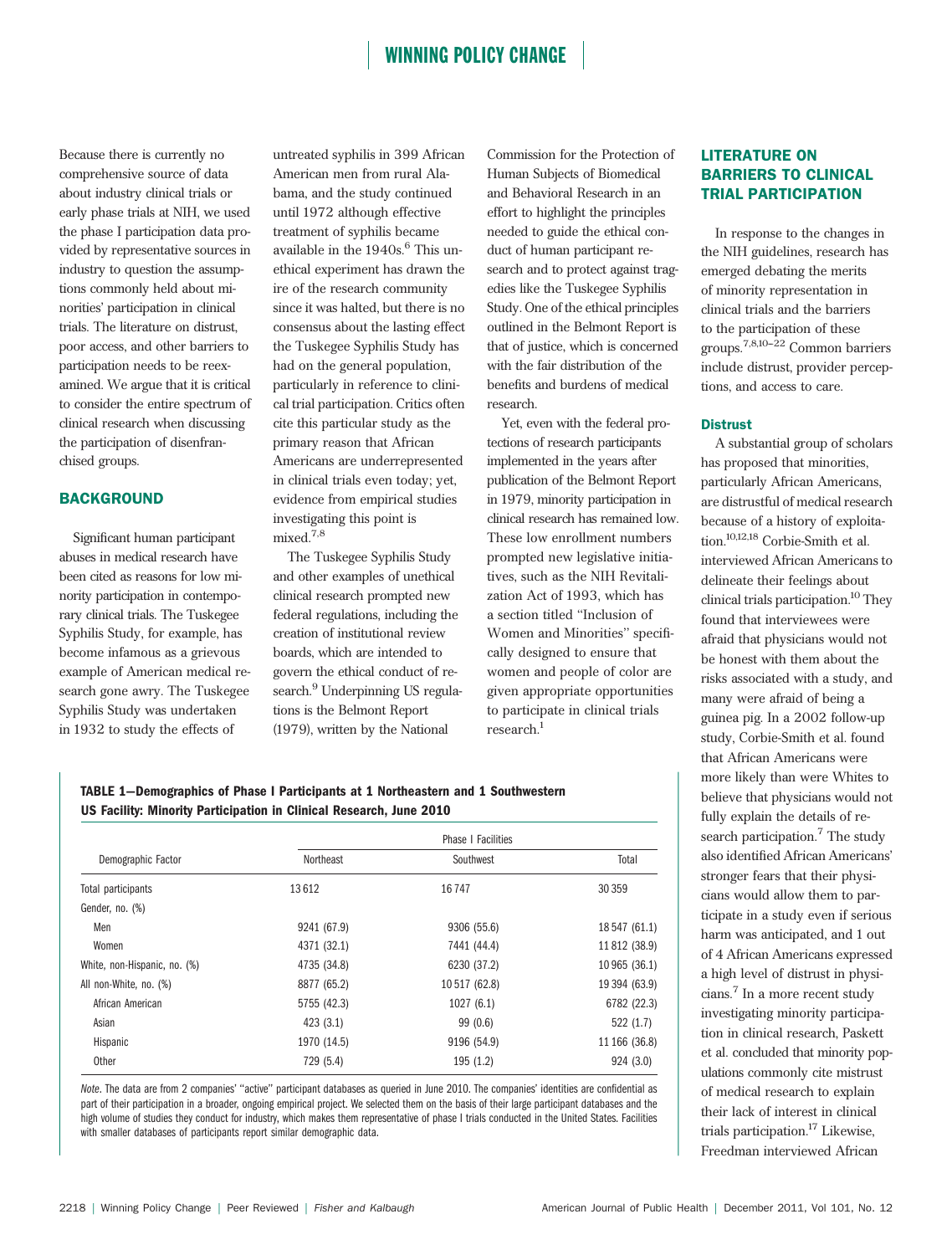American women in an effort to capture and describe their experiences with research and clinical trials and, more generally, the medical establishment.<sup>23</sup> One woman in the study noted,

> We have always had a concern about what white people have<br>done to black people.<sup>23(p945)</sup>

This comment implies that this proposed mistrust extends far beyond medical research to include the effect of slavery and other historical exploitations.<sup>24</sup>

#### Provider Perceptions

There is also literature that suggests that physician bias, false perceptions, and prejudices surrounding medical decision-making dictate the lower number of minority participants in trials. Research has shown that physicians are less likely to prescribe certain treatments to their minority patients. As an example, Smedley et al. speculated that physicians operate on a cognitive heuristic learned in medical school and residency that brings prior expectations to each individual encounter with their patients.19 The physicians' prior experiences treating persons of similar race, gender, age, and socioeconomic status as themselves enter into their decision-making process. Smedley et al. concluded that physicians' biases do affect actual treatment decisions, although they claim that this does not mean there is a lesser quality of care for minority patients.19 Nonetheless, a landmark study by Schulman et al. identified the effect of race and gender on patient referral for cardiac catheterization.<sup>25</sup> Findings showed that African American women were least likely to be referred for this important procedure.<sup>25</sup> Moreover, van Ryn and Burke found that physicians are more likely to have

negative impressions of their African American patients than of their White patients and are likely to believe that African American patients are less intelligent and educated than are their White patients.<sup>26</sup>

Perhaps most significant in relation to a discussion of clinical trial participation, van Ryn and Burke also found that physicians are biased concerning who they believe will comply with difficult therapeutic regimens.26 Their study suggests that physicians believe African Americans are two thirds as likely to be adherent as are their White patients. Of course, participation in clinical trials research can be a rigorous and demanding enterprise. Thus, it holds that one possible explanation for the underrepresentation of minorities is that physicians do not believe that their African American patients will adhere to the prescribed protocol.

#### Access to Care

An additional argument that warrants acknowledgment is that people of color have historically had poor access to medical care. In fact, some studies indicate that the majority of disenfranchised minorities have access only to providers and hospitals that have limited resources. $27-30$  Minorities are less likely than are Whites to have health insurance, a prerequisite for gaining access to many medical facilities and for some phase III clinical trials.<sup>21,31</sup> As a consequence, many minorities receive care only in an emergency room setting, where they are seen by a variety of physicians who are likely unfamiliar with them and unconcerned with enrolling them in a clinical trial.<sup>18,32</sup>

#### Willingness to Participate

Despite these factors, research demonstrates that minorities are, in fact, willing to participate in clinical trials. Wendler et al. found that minorities are as willing to participate as are Whites but that they are not asked to participate.<sup>22</sup> A more recent series of studies by Katz et al. provides evidence that knowledge of the Tuskegee study does not influence minorities' participation rates and that, again, people of color are willing to participate in medical research despite perceptions that they are not. $13-16$  There is a paucity of literature comparing the views of minorities with those of Whites, and the few studies that have been conducted imply that minorities' perceptions of clinical trials are similar to those of Whites. For instance, Brown and Topcu found that African Americans were more likely to know about Tuskegee than were Whites but were not significantly less likely to be willing to participate in a clinical trial compared with Whites.<sup>8</sup> Brandon et al.<sup>33</sup> and Katz et al.<sup>16</sup> also found that African Americans are not less likely than are Whites to participate in clinical trials when asked to do so, regardless of prior knowledge of Tuskegee. Brandon et al. did, however, argue that African Americans were more distrusting of medical care in general but concluded that this did not influence trial participation decisions<sup>33</sup>

# MINORITIES' PARTICIPATION IN PHASE I TRIALS

Issues of trust, physician perceptions and biases, and structural issues such as access to health care might factor into the low levels of minority participation in therapeutic clinical trials. However, the literature on minority participation focuses almost exclusively on

phase III research. Thus, current investigations ignore the participation of minorities as healthy volunteers in important safety testing performed during phase I work. Although it has been an underreported phenomenon with few high-quality publications on the topic, we propose that minorities might be overrepresented in phase I trials, which has different implications for research.

#### Participation Rates

It is currently difficult to assess precisely the demographics of phase I participants because of the lack of centralized databases containing this type of information across clinical trials. Moreover, few studies report aggregate information about phase I trial participants, and those that do tend to focus on the underrepresentation of women in these early phase studies. $34-36$  However, those who work in the industry claim that a high percentage of African Americans participate at phase I facilities in the northeastern United States and that a high percentage of Hispanics participate in the southwestern United States, meaning that these groups are represented in percentages much greater than their representation in the US population. $37-39$ In 2009, the representation of African Americans and Hispanics in the US population was 12.4% and  $15.8\%$ , respectively.<sup>2</sup> Yet, anecdotal evidence within the industry has put both of these groups at rates closer to 40% of participants each in phase I trials.<sup>37</sup>

As part of a larger empirical project on phase I clinical trials in the United States, we obtained demographic data on healthy volunteers from 2 of the largest phase I facilities in the country (out of approximately 40 such clinics): 1 in the Northeast and 1 in the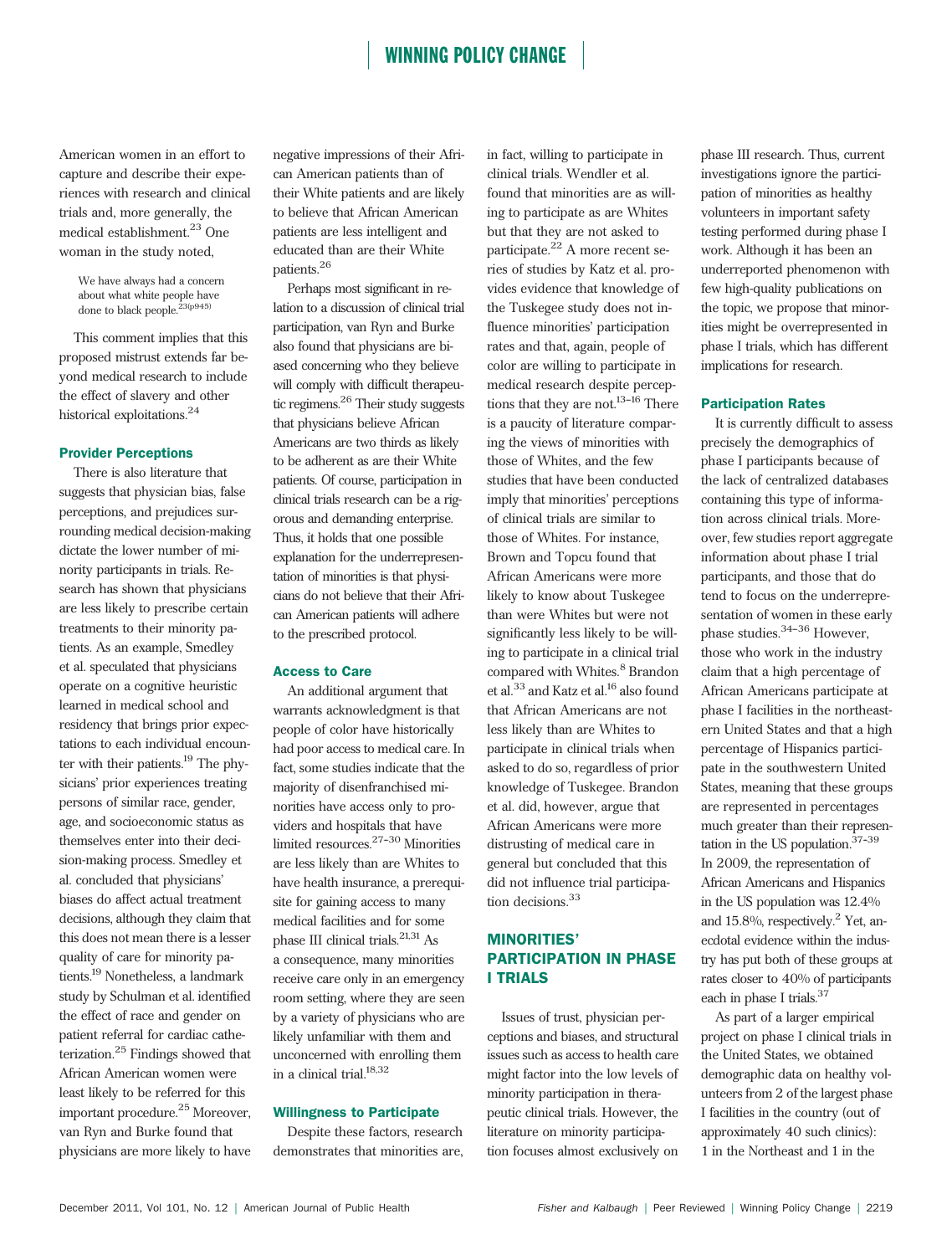Southwest. These preliminary data evince this demographic pattern of high ethnic and racial minority enrollment (Table 1). In both facilities, the percentage of minority participants is much greater than that of White volunteers (63.9% compared with 36.1%, respectively). African Americans make up 42.3% of the healthy volunteers in the Northeast and 6.1% in the Southwest, for an average of 22.3% between the 2 facilities. This figure represents nearly double the proportion of African Americans one would expect on the basis of population alone. Hispanics make up 14.5% of the healthy volunteers in the Northeast and 54.9% in the Southwest, for an average of 36.8% between the 2 facilities. This finding means that Hispanics are represented at more than twice the rate expected on the basis of US population statistics and almost 5 times their representation in NIHsponsored phase III studies. We acknowledge that these data are not definitive; nonetheless, they illustrate that minority participation in phase I trials is higher than expected on the basis of US demographic data and their representation in therapeutic trials.

## Revisiting the Barriers to **Participation**

The higher than expected participation of minorities as healthy volunteers in phase I studies indicates that it is necessary to revisit and reevaluate the proposed barriers to their participation. Specifically, examining phase I trials puts in doubt the argument about minorities' distrust of medical research. If minorities, especially African Americans, were as distrustful of medical research as the literature suggests, it would not follow that this supposedly underrepresented group

would enroll in such high numbers in phase I studies. It would be a paradox for minorities to participate in the riskiest studies and not participate in the studies that could most benefit their medical conditions.

Although the argument that physician bias may contribute to the underrepresentation of minorities in phase III trials is not challenged by the phase I data, there is evidence of an interesting complementary phenomenon that could be occurring. One study found that a phase I facility in the Southwest perceived Hispanic volunteers as more adherent than other groups, and they invested additional resources in hiring Spanish-speaking staff, translating consent forms into Spanish, and recruiting in the Hispanic community to target that group.<sup>37</sup> Moreover, arguments concerning physicians' biases and stereotypes also carry little weight in discussions of phase I trials because of the limited involvement of physician investigators in recruitment. Private sector contract research organizations and pharmaceutical companies' clinical pharmacology units hire large numbers of recruiters and other research staff who recruit, organize, and run most phase I studies. In addition, phase I clinics tend to be located in economically depressed areas of the United States, with a higher concentration of clinics located in the Northeast and in urban areas.37 These locations tend to facilitate access for racially and ethnically diverse populations.

## Financial Incentive to **Participate**

Additionally, arguments about trust, provider perceptions, and access become more complex when comparing the recruitment of patients for testing the efficacy of a product (phase III) versus the recruitment of healthy volunteers for testing the safety of a product (phase I). A crucial difference between these types of research studies is that volunteers are usually paid large sums for their participation in phase I trials.<sup>39,40</sup> Hence, arguments about altruistic notions that may be relevant to phase III research are much less applicable to phase I volunteers' motivations. This becomes particularly pertinent when considering that many phase I participants use trials as a major source of income. In fact, there are people who have made a career of participating in phase I clinical trials.<sup>41</sup> Critics have commented that the financial remuneration has led to the creation of a profession, that of the guinea pig.42,43 Whereas phase III trial participants have cited fear of being a guinea pig,<sup>10</sup> phase I participants have welcomed this terminology.44,45 Because of the loaded nature of the term, however, the US Food and Drug Administration, pharmaceutical companies, and contract research organizations have chosen to refer to these professional volunteers as altruists or independent contractors.  $45,46$ 

# ETHICAL CONSIDERATIONS

The ethical issues associated with phase I trials are also different from those of later phase studies given that healthy volunteers do not experience any health benefits from their participation but do bear a considerable burden of risk.47 Serving as reminders of the potential dangers associated with phase I testing are the deaths of healthy volunteers at Johns Hopkins and Lilly in 2001 and 2004, respectively, and the near

fatal TeGenero phase I study in London in 2006 of a humanized monoclonal antibody that caused multiple organ failure in 6 healthy volunteers.<sup>48</sup> Although there is some literature examining the ethics of phase I trials,  $46,49-52$ current discussions and ethical debates tend to focus on the recruitment of impoverished people, but they often ignore the implications of disenfranchised minorities turning to phase I clinical trials for a primary source of income. The fact remains that we cannot lament, on one hand, the legacy of Tuskegee and the distrust that it might have caused while ignoring, on the other, that minorities as a group might again be assuming much of the risk of biomedical research without sharing the benefit (through either participation in later phase trials or access to pharmaceuticals once they are made available on the market). This would be a violation of the ethical principle of justice outlined in the Belmont Report and may render ineffectual the federal safeguards employed to protect research participants.<sup>9</sup>

## **CONCLUSIONS**

Research that promotes a more accurate understanding of minority participation in clinical trials has significant public health implications because it relates to efforts to eliminate disparities and achieve equality through clinical research. Currently, there seems to be an unequivocal belief that participation in clinical studies is both necessary and beneficial for minority populations. We assert that this is an overly simplistic view. Instead, the participation of minorities in clinical trials should be framed in 2 ways. First, individuals of diverse ethnic and racial backgrounds should have the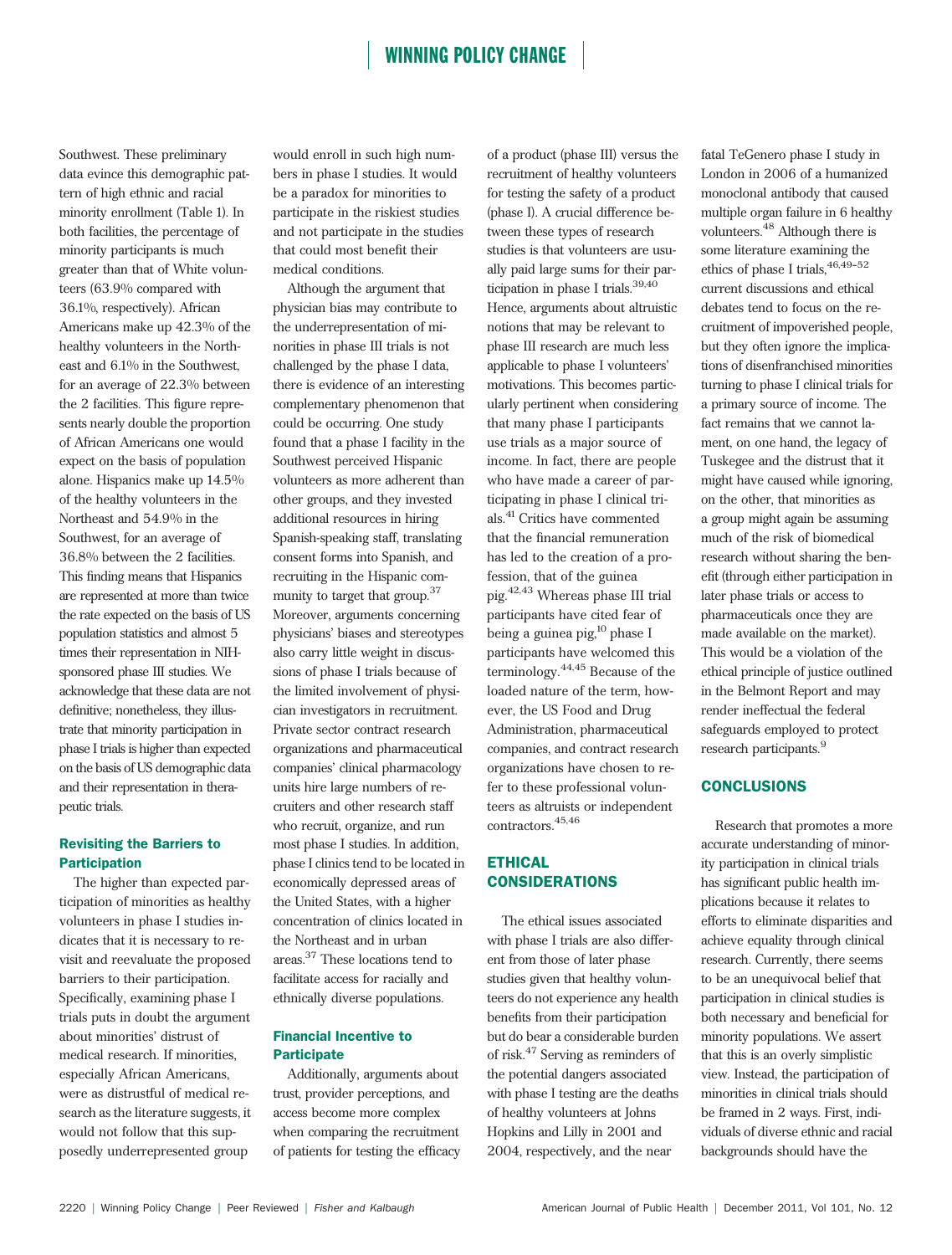opportunity to participate in clinical trials. This is important from the perspective of fairness, and diversifying participants in clinical trials leads to better science and creates the potential to reduce health disparities in medicine. Second, medical research must not unduly burden or exploit particular groups in society. Regardless of the reasons for the overrepresentation of minorities in phase I trials and the continued underrepresentation of minorities in phase III trials, we need to consider these phenomena from an ethical standpoint. Minorities share a disproportionately greater risk and enjoy disproportionately fewer benefits (from a health and disease standpoint) from participating in clinical trials. If we as a research community are genuinely concerned about the legacies of exploiting minorities for the sake of medical progress, we should question the current system of phase I testing that could lead marginalized communities to believe even more that the research community treats their members as human guinea pigs that fill a particular need in the global economy.<sup>53,54</sup>

#### About the Authors

Jill A. Fisher is with the Center for Biomedical Ethics and Society at Vanderbilt University, Nashville, TN. Corey A. Kalbaugh is a doctoral student in the Department of Epidemiology at the Gillings School of Global Public Health at the University of North Carolina at Chapel Hill.

Correspondence should be sent to Jill A. Fisher, Center for Biomedical Ethics and Society, Vanderbilt University, 2525 West End Ave., Suite 400, Nashville, TN 37203 (e-mail: jill.fisher@vanderbilt.edu). Reprints can be ordered at http://www.

ajph.org by clicking the ''Reprints/Eprints'' link.

This article was accepted April 29, 2011.

#### **Contributors**

The authors contributed equally to the development and writing of this article.

#### **Acknowledgments**

The research was supported by the U.S. National Institutes of Health, National Cancer Institute (grant 5R21CA131880).

The authors would like to thank Larry Churchill, Randi Foraker, Anna Kucharska-Newton, and Wayne Rosamond for their feedback on an earlier version of this article.

Note. The research contents are solely the responsibility of the authors and do not necessarily represent the official views of the National Institutes of Health.

#### Human Participant Protection

Institutional review board approval was not needed because no human participants were involved in the study.

#### **References**

1. Epstein S. Inclusion: The Politics of Difference in Medical Research. Chicago: University of Chicago Press; 2007.

2. US Census Bureau. National Population Estimates, July 1 and April 1, 2000 to July 1, 2008. Available at: http:// www.census.gov/popest/overview.html. Accessed July 4, 2011.

3. Pinn VW, Roth C, Bates AC, Wagner R, Jarema K. Monitoring Adherence to the NIH Policy on the Inclusion of Women and Minorities as Subjects in Clinical Research (Comprehensive Report: Fiscal Year 2007 and 2008 Tracking Data). Bethesda, MD: National Institutes of Health, Department of Health and Human Services; 2009.

4. Evelyn B, Toigo T, Banks D, et al. Participation of racial/ethnic groups in clinical trials and race-related labeling: a review of new molecular entities approved 1995-1999. J Natl Med Assoc. 2001;93(suppl 12):18S-24S.

5. Lamberti MJ, ed. State of the Clinical Trials Industry: A Sourcebook of Charts and Statistics. Boston: CenterWatch; 2009.

6. Jones JH. Bad Blood: The Tuskegee Syphilis Experiment. New York: Free Press; 1981.

7. Corbie-Smith G, Thomas SB, St. George DMM. Distrust, race, and research. Arch Intern Med. 2002;162(21):2458-2463.

8. Brown DR, Topcu M. Willingness to participate in clinical treatment research among older African Americans and Whites. Gerontologist. 2003;43(1):62-72.

9. Faden RR, Beauchamp TL. A History and Theory of Informed Consent. New York: Oxford University Press; 1986.

10. Corbie-Smith G, Thomas SB, Williams MV, Moody-Ayers S. Attitudes and beliefs of African Americans toward participation in medical research. J Gen  $[$ *Intern Med.* 1999;14(9):537-546.

11. Corbie-Smith GM. Minority recruitment and participation in health research. N C Med J. 2004;65(6):385-387.

12. Gamble VN. Under the shadow of Tuskegee: African Americans and health care. Am J Public Health. 1997;87(11):1773-1778.

13. Katz RV, Green BL, Kressin NR, Claudio C, Wang MQ, Russell SL. Willingness of minorities to participate in biomedical studies: confirmatory findings from a follow-up study using the Tuskegee Legacy Project questionnaire. J Natl Med Assoc. 2007;99(9):1052-1060.

14. Katz RV, Green BL, Kressin NR, et al. Exploring the ''legacy'' of the Tuskegee Syphilis Study: a follow-up study from the Tuskegee Legacy Project. J Natl Med Assoc. 2009;101(2):179-183.

15. Katz RV, Kegeles SS, Green BL, Kressin NR, James SA, Claudio C. The Tuskegee Legacy Project: history, preliminary scientific findings, and unanticipated societal benefits. Dent Clin North Am.  $2003:47(1):1-19$ .

16. Katz RV, Kegeles SS, Kressin NR, et al. Awareness of the Tuskegee Syphilis Study and the US presidential apology and their influence on minority participation in biomedical research. Am J Public Health. 2008;98(6):1137-1142.

17. Paskett ED, Reeves KW, McLaughlin JM, et al. Recruitment of minority and underserved populations in the United States: the Centers for Population Health and Health Disparities experience. Contemp Clin Trials. 2008;29(6):847-861.

18. Shavers-Hornaday VL, Lynch CF, Burmeister LF, Torner JC. Why are African Americans under-represented in medical research studies? Impediments to participation. Ethn Health. 1997;2(1- $2) \cdot 31 - 45$ 

19. Smedley BD, Stith AY, Nelson AR, eds. Unequal Treatment: Confronting Racial and Ethnic Disparities in Health Care. Washington, DC: National Academy of Sciences; 2003.

20. Svensson CK. Representation of American Blacks in clinical trials of new drugs. JAMA. 1989;261(2):263-265.

21. Swanson GM, Ward AJ. Recruiting minorities into clinical trials: toward a participant-friendly system. J Natl Cancer Inst. 1995;87(23):1747-1759.

22. Wendler D, Kington R, Madans J, et al. Are racial and ethnic minorities less willing to participate in health research? PLoS Med. 2006;3(2):e19.

23. Freedman TG. ''Why don't they come to Pike Street and ask us?'': Black American women's health concerns. Soc Sci Med. 1998;47(7):941-947.

24. Savitt TL. The use of Blacks for medical experimentation and

demonstration in the Old South. J South Hist. 1982;48(3):331-348.

25. Schulman KA, Berlin JA, Harless W, et al. The effect of race and sex on physicians' recommendations for cardiac catheterization. N Engl J Med. 1999; 340(8):618-626.

26. van Ryn M, Burke J. The effect of patient race and socio-economic status on physicians' perceptions of patients. Soc Sci Med. 2000;50(6):813-828.

27. Hasnain-Wynia R, Baker DW, Nerenz D, et al. Disparities in health care are driven by where minority patients seek care. Examination of the hospital quality alliance measures. Arch Intern Med. 2007; 167(12):1233-1239

28. Jha AK, Orav EJ, Li Z, Epstein AM. Concentration and quality of hospitals that care for elderly Black patients. Arch Intern Med. 2007;167(11):1177-1182.

29. Regenbogen SE, Gawande AA, Lipsitz SR, Greenberg CC, Jha AK. Do differences in hospital and surgeon quality explain racial disparities in lower-extremity vascular amputations? Ann Surg. 2009; 250(3):424-431.

30. Joseph G, Dohan D. Recruiting minorities where they receive care: institutional barriers to cancer clinical trials recruitment in a safety net hospital. Contemp Clin Trials. 2009;30(6):552-559.

31. Regenstein M, Huang J. Stresses to the Safety Net: The Public Hospital Perspective. Washington, DC: Kaiser Family Foundation; 2005.

32. McCarthy CR. Historical background of clinical trials involving women and minorities. Acad Med. 1994;69(9): 695-698

33. Brandon DT, Isaac LA, LaVeist TA. The legacy of Tuskegee and trust in medical care: is Tuskegee responsible for race differences in mistrust of medical care? *I Natl Med Assoc.* 2005:97(7):951-956.

34. Pinnow E, Sharma P, Parekh A, Gevorkian N, Uhl K. Increasing participation of women in early phase clinical trials approved by the FDA. Womens Health Issues. 2009;19(2):89-93.

35. Wood SF. Tracking inclusion of women in clinical studies. J Womens Health (Larchmt). 2009;18(3):301-310.

36. Yang Y, Carlin AS, Faustino PJ, et al. Participation of women in clinical trials for new drugs approved by the Food and Drug Administration in 2000-2002. J Womens Health (Larchmt). 2009;18(3): 303-310.

37. Fisher JA. Medical Research for Hire: The Political Economy of Pharmaceutical Clinical Trials. New Brunswick, NJ: Rutgers University Press; 2009.